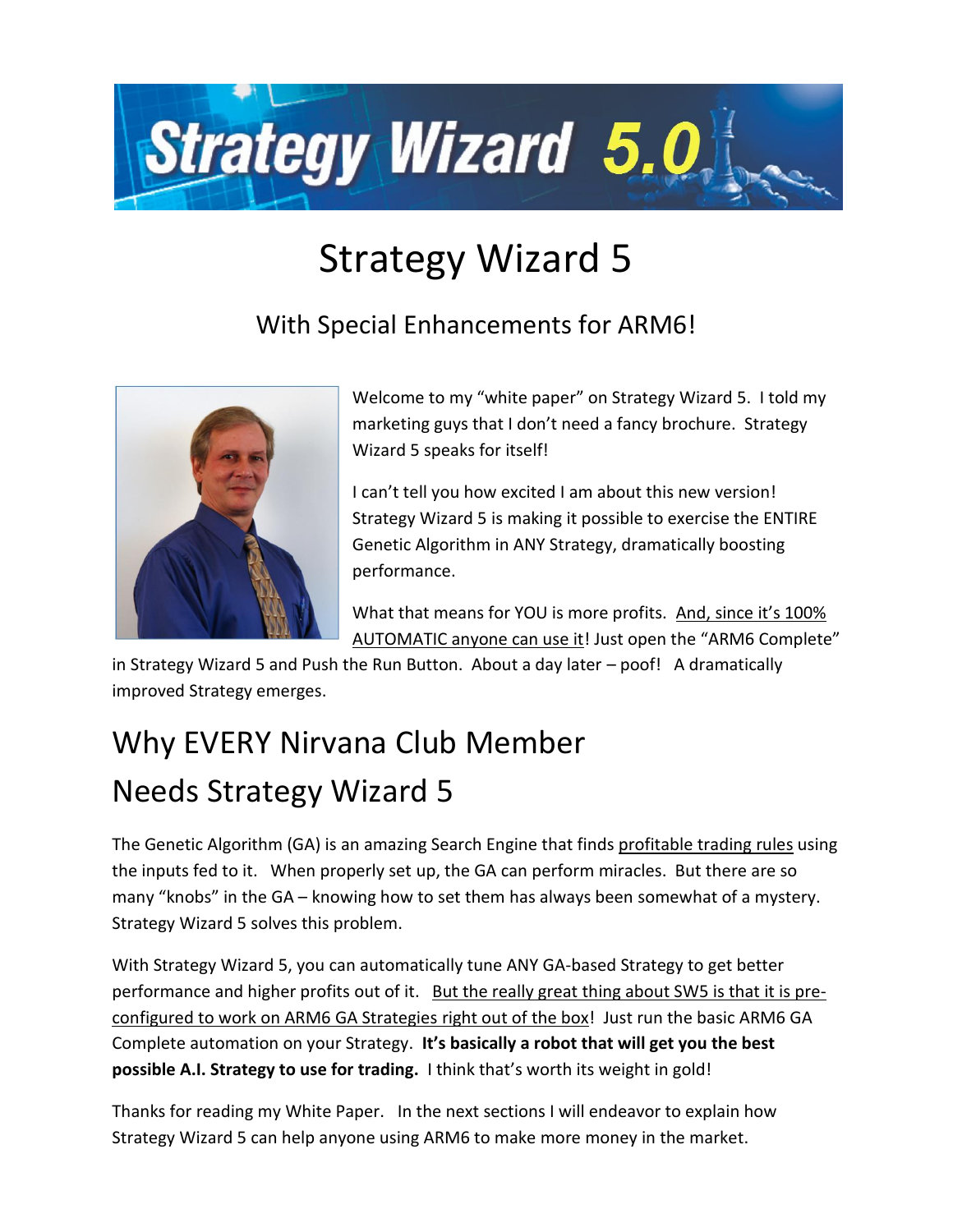### **Now Tune ANY GA Strategy - Automatically.**

Different Strategies perform differently, so it's a good idea to use optimal training values on any Strategy we want to use for trading. Running the new **ARM6 GA Complete** Strategy Wizard automation, you can literally **SET IT AND FORGET IT**. The automation will exercise every aspect of the GA and create a much better Strategy!

*"Strategy Wizard 5 is a God-Send!"*

#### In ONE RUN, Strategy Wizard 5 Does it All!

#### **It Exercises the Fitness Functions.**

Now you don't have to worry about whether to use "Hit Rate", "APR", or "Equity Curve" a GA. It tries all of them. AND, it tries different targets, like N Bar Exit, Strategy Exit and Pivot Point Exits. With the new Auto-Pair capability, it saves time by not running combinations that make no difference

#### **It Adjusts the Training Settings.**

These include things like Population Size, Mutation Rate, Minimum

Fitness GA Signals  $\begin{array}{c|c|c|c|c|c} \hline \multicolumn{3}{c|}{\multicolumn{3}{c|}{\multicolumn{3}{c|}{\multicolumn{3}{c|}{\multicolumn{3}{c|}{\multicolumn{3}{c|}{\multicolumn{3}{c|}{\multicolumn{3}{c|}{\multicolumn{3}{c}}}}}}}} \hline \multicolumn{3}{c|}{\hline \multicolumn{3}{c|}{\multicolumn{3}{c|}{\multicolumn{3}{c|}{\multicolumn{3}{c|}{\multicolumn{3}{c|}{\multicolumn{3}{c|}{\multicolumn{3}{c|}{\multicolumn{3}{c|}{\multicolumn{3}{c|}{\mult$ Fitness Func<br>Fitness: General Hit Rate  $\overline{\mathbf{r}}$  $C$  Shorts  $C$  Both  $\overline{\triangledown}$  Autor Profit per Trade -<br>Train GA<br>C Static  $\overline{\mathbf{v}}$  Hit Rate Quarterly **Dynamic**  $\overline{\phantom{a}}$ Min Profit for HR **N-bars**  $\overline{\phantom{a}}$  $\overline{\blacktriangledown}$  Lock trained dynamic periods **APR**  $\overline{5}$ Numb  $\overline{\triangleright}$  Min Hits -<br>Data Collection Period<br>© Use backtest period  $\overline{0.5}$ ency Weighting with C Max Hits Subtract a Penalty Equal to  $\sqrt{10}$ % of Standard Deviation  $\sim \sqrt{1000}$ bars prior to  $\boxed{5/4/2016}$   $\boxed{v}$  $\overline{\mathbf{v}}$  Unique  $Min E$ C Long C Short Filter Consensus: C All C Any Senetic Algorithm Set  $\overline{\blacktriangledown}$  Automatic Genes (65) | Data Filters (1) | nes (b) | Data Fiten (1) |<br>1 TRI(60,30) > 80<br>2 RelMorn(21,"SPY") > 7<br>3 RelMorn(21,"SPY") > 7<br>4 RelMorn(14,"SPY") > 6<br>6 TRI(60,7) > 80<br>6 TRI(60,7) > 80<br>8 EMA(14)-EMA(21) - 1<br>8 EMA(14)-EMA(21) + 1<br>1 O EMA(15)-EMA(21)<br>10 IMA Min Active Genes: Timeframe<br>Current<br>Current<br>Current<br>Current<br>Current<br>Current c Signal F - $\overline{\nabla}$  at <u>. The persons are persons are th</u> Max Genes: Number of Rules Discretization inter **Population Size** Mutation Rate (%):  $\overline{\mathsf{w}}$  Combine Hits  $G$  for consecutive Bars on the same Symbol C up to the Both  $\overline{\mathbf{V}}$  Only Allow one Active Gene for each Fre Both<br>Both<br>Both<br>Both<br>Both<br>Both<br>Both Enable Internal Validation Settings Tuning Current<br>Current<br>Current<br>Current<br>Current<br>Current<br>Current<br>Current svix SSSSSSS | 11 | C > 15<br>| 12 | C > 20<br>| 13 | C > 25<br>| 14 | TRII(60,15) > 80<br>| 15 | TRII(60,7) > 80<br>| 16 | C < 0<br>| 17 | C[1] < 0[1]<br>| 18 | C[2] < 0[2] ergence Settings **SVIX** C Stop After Stop Manually lanne SVIX<br>SPY<br>SVIX<br>SVIX<br>SVIX Reinitialize population  $50$ iterations Both<br>Both Upload Input Statistics  $\mathbf{r}$ **Training**  $\begin{tabular}{|c|c|c|} \hline \textbf{Delete} & \textbf{Edit} & \textbf{[} \\ \hline \end{tabular}$ Add F Reset GA Resume training

Genes, and so on. The result is a GA that has been fine-tuned to all the settings available, so it

trains in the most efficient and profitable way possible. It's a godsend!

#### **Adjust the Output Settings.**

This is one of the most powerful aspects of the GA, enabling us to retrieve those Rules that will generate the best results, after training has completed. The **ARM6 GA Output** automation will try different values for Minimum PPT, Minimum Hit Rate, and determine which of the Filter Metrics (APR, Hits, etc.) to generate the best results.

|                                              | Generate Signals for:                                                                                                                                                                 |                            | <b>Canned Settings</b>     |                                                    |                     |                  | Knowledge Base Lookup        | Signals / Bar / 1000 Symbols                    |                                                  |
|----------------------------------------------|---------------------------------------------------------------------------------------------------------------------------------------------------------------------------------------|----------------------------|----------------------------|----------------------------------------------------|---------------------|------------------|------------------------------|-------------------------------------------------|--------------------------------------------------|
|                                              | C All Symbols                                                                                                                                                                         |                            | <b>Target Accuracy</b>     |                                                    |                     |                  | Minimum Requirements:        | <b>Long Signals</b>                             |                                                  |
|                                              | C Commodity Group:                                                                                                                                                                    | $C$ High                   |                            |                                                    |                     |                  | Basic   Advanced             | Number of rules: 403                            |                                                  |
|                                              | C Specific Symbols:                                                                                                                                                                   |                            |                            |                                                    |                     |                  |                              | Number of signals: 100                          |                                                  |
|                                              |                                                                                                                                                                                       |                            | C Medium                   |                                                    |                     |                  | Profit per Trade:            | ➤<br><b>Short Signals</b>                       |                                                  |
|                                              |                                                                                                                                                                                       | $C$ Low                    |                            |                                                    |                     |                  | 170<br><b>Hit Rate:</b>      | Number of rules: 0<br>▶<br>Number of signals: 0 |                                                  |
|                                              |                                                                                                                                                                                       | $C$ Custom                 |                            |                                                    |                     |                  | 182.99<br>APR-               | $\blacktriangleright$                           |                                                  |
|                                              |                                                                                                                                                                                       |                            |                            |                                                    |                     |                  | Hits:                        | Automatic Adiustment<br>►                       |                                                  |
|                                              |                                                                                                                                                                                       |                            |                            |                                                    |                     |                  |                              | <b>APR</b><br>Metric:                           | ٠                                                |
|                                              |                                                                                                                                                                                       |                            |                            |                                                    |                     |                  | Max Std. Deviation:          | ▶<br>Signal Frequency:                          | 100                                              |
|                                              |                                                                                                                                                                                       |                            |                            |                                                    |                     |                  | Min Uniqueness:              | ▶                                               |                                                  |
|                                              | $\left($<br>$\,$ $\,$                                                                                                                                                                 |                            |                            |                                                    |                     |                  |                              | Undate                                          |                                                  |
|                                              |                                                                                                                                                                                       |                            |                            |                                                    |                     |                  |                              |                                                 |                                                  |
|                                              | -Data Collection End Date                                                                                                                                                             |                            | Disable Not-Required Genes |                                                    |                     |                  |                              |                                                 |                                                  |
|                                              |                                                                                                                                                                                       | $\mathbf{v}$               | Automatically Disable      | 50                                                 |                     | % of Genes with  | C Lowest C Highest Number of | $\overline{\phantom{a}}$                        | Update                                           |
|                                              | <b>GA</b> Information                                                                                                                                                                 |                            |                            |                                                    |                     |                  |                              |                                                 |                                                  |
|                                              | A Genetic Algorithm for longs was run on 4/12/2020 6:30:43 PM.<br>Number of Iterations: 6000<br>Final fitness: 72.86008 %.<br>Total number of rules found: 4701.<br>Timeframe: DAILY. |                            |                            |                                                    |                     |                  |                              | Output                                          |                                                  |
|                                              | Data Collection Date Range: 12/29/2006 8:30:00 AM to 12/29/2017 8:30:00 /<br>Number of Symbols: 30<br>Show Disabled Genes for: C Longs                                                |                            | C. Shorts                  |                                                    |                     |                  |                              |                                                 |                                                  |
|                                              |                                                                                                                                                                                       |                            |                            |                                                    |                     | $\blacktriangle$ | <b>Fitness Results</b>       |                                                 |                                                  |
| $\mathbf{1}$                                 | Gene<br>TRII(60,30) > 80                                                                                                                                                              | Symbol<br>SPY              | Timeframe<br>Current       | Dynamic<br>V                                       | Signal<br>Both      | Reg              | 80.00 %                      |                                                 | 5000                                             |
|                                              | RelMom(31,"SPY") > 0                                                                                                                                                                  |                            | Current                    | $\overline{\mathbf{v}}$                            | Both                | n                |                              |                                                 | 4500                                             |
| 3                                            | RelMom(21."SPY") > 0                                                                                                                                                                  |                            | Current                    | $\overline{\mathbf{v}}$                            | Both                | m                | 70.00%                       |                                                 | 4000                                             |
| $\overline{4}$                               | RelMom(14,"SPY") > 0                                                                                                                                                                  |                            | Current                    | $\overline{\mathbf{v}}$                            | Both                | n                | 60.00%                       |                                                 |                                                  |
| 5                                            | TRII(60,15) > 80                                                                                                                                                                      |                            | Current                    | $\overline{\mathbf{v}}$                            | Both                | Ē                | 50.00%                       |                                                 |                                                  |
| Ħ<br>Θ<br>$\Box$ 2<br>▣<br>▣<br>回<br>-6<br>o | TRI(60.7) > 80                                                                                                                                                                        |                            | Current                    | $\overline{\mathbf{v}}$                            | Both                | e                |                              |                                                 |                                                  |
| 国<br>7                                       | EMA(21)>EMA(55)                                                                                                                                                                       |                            | Current                    | $\overline{\mathbf{v}}$                            | Both                |                  | 응 40.00 %                    |                                                 |                                                  |
| $\overline{8}$<br>n.                         | EMA(14)>EMA(21)                                                                                                                                                                       |                            | Current                    | $\overline{\mathsf{v}}$                            | <b>Roth</b>         |                  | # 30.00 %                    |                                                 | 1500                                             |
| 9<br>囲                                       | EMA(21)>EMA(31)                                                                                                                                                                       |                            | Current                    | $\overline{\mathbf{v}}$                            | Both                | m                | 20.00%                       |                                                 | 1000                                             |
| ▣                                            | 10   EMA(31)>EMA(55)                                                                                                                                                                  |                            | Current                    | $\overline{\mathbf{v}}$                            | <b>Poth</b>         | e                | 10.00%                       |                                                 | 500                                              |
|                                              | 田 11 C > 15                                                                                                                                                                           | <b>SVIX</b>                | Current                    | $\overline{\mathbf{v}}$                            | Both                | F                | 0.00%                        |                                                 | 3500 쟏<br>$3000 \frac{8}{9}$<br>2500 술<br>2000 금 |
| Θ                                            | $12$ C $>20$<br><b>⊞</b> 13 C > 25                                                                                                                                                    | <b>SVIX</b><br><b>SVIX</b> | Current<br>Current         | $\overline{\mathbf{v}}$<br>$\overline{\mathbf{v}}$ | <b>Roth</b><br>Both | $\check{}$       | 1000<br>2000<br>$\circ$      | 3000<br>4000<br>5000<br>Iterations              | 6000                                             |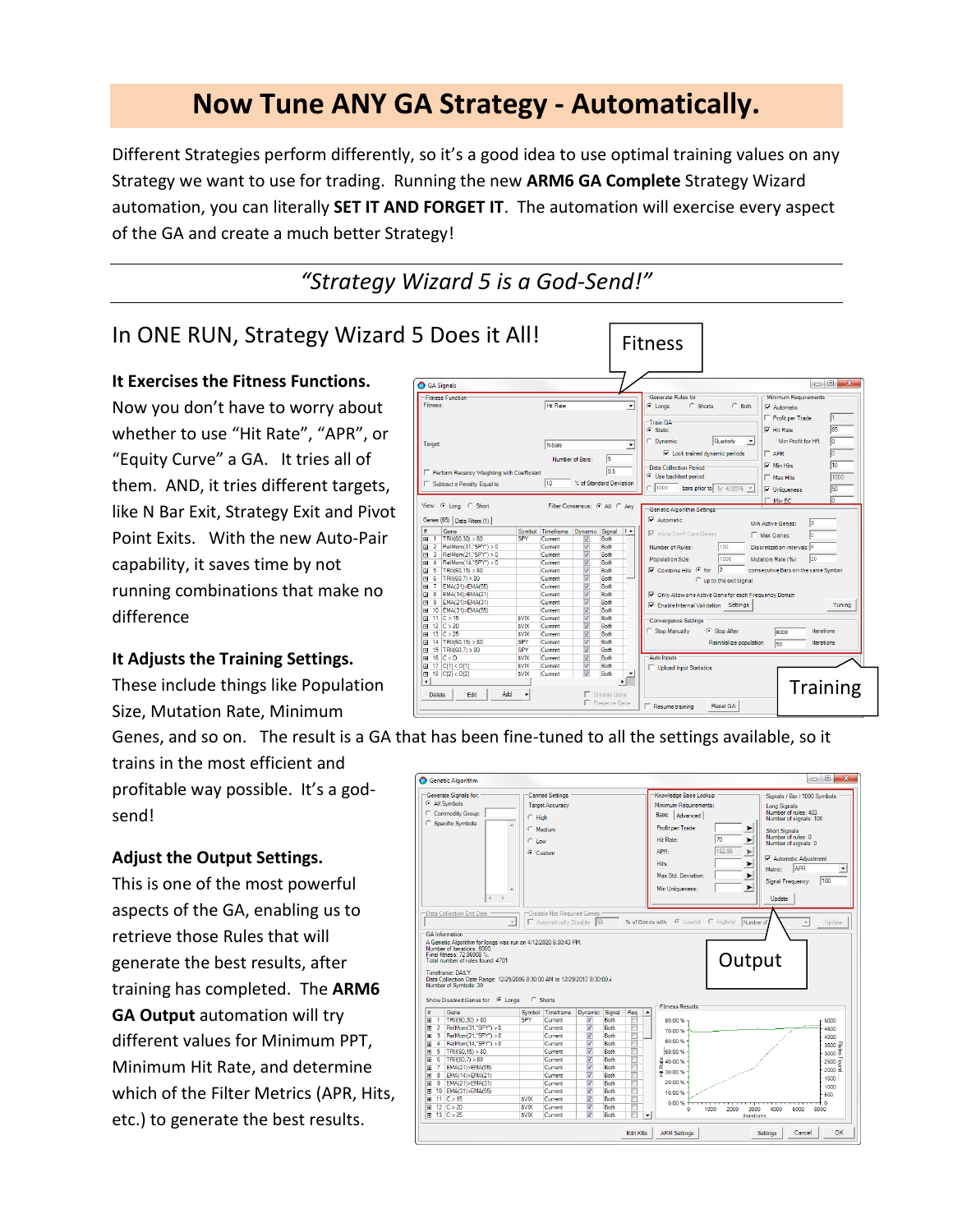### ARM6 GA Complete:



This is what the ARM6 GA Complete Strategy Wizard file looks like.

It's pre-defined. Just load the automation and push RUN!

# Now it's easy to tune any GA-based Strategy!

This is literally all you do to get an amazing new Strategy.

- 1. Select the **ARM6 GA Complete** Strategy Wizard automation.
- 2. Select the ARM6 Strategy you want it to work on.
- 3. Push RUN.
- 4. Take the day off. When it finishes, Strategy Wizard will email you.
- 5. Push Create Strategy and give it a new name.

#### **You can ALSO Tune the GA Global Settings.**

These settings (which are not Strategy Specific) determine how the GA searches for rules. Definite performance gains can be made when you turn Strategy Wizard loose on this area of the program. A special Strategy Wizard automation is included called **ARM6 GA Settings** that does this job, so you don't have to create it.

| <b>Evolve</b><br>100<br><b>Kick Survivors Num Iterations</b><br>10<br><b>Kick Survivors Min Rules</b> | Tuning<br>Min Rules to Start Tuning<br>Delta Rules                                      | 100<br>20                                       |
|-------------------------------------------------------------------------------------------------------|-----------------------------------------------------------------------------------------|-------------------------------------------------|
| 10<br><b>Rule Crossover Percent</b><br>Filter In Trade<br>Input Reduction                             | <b>Delta Iterations</b><br><b>Population Index</b><br><b>Restore After N-Iterations</b> | 10<br>20<br>100                                 |
| Min Delta Fitness Percent<br>10<br>Dump Gene Output                                                   | Auto Input<br><b>Exploratory Percent</b><br>Delete By Used Statistic<br>Dump strategies | 40<br>Delta Fitness<br>$\overline{\phantom{a}}$ |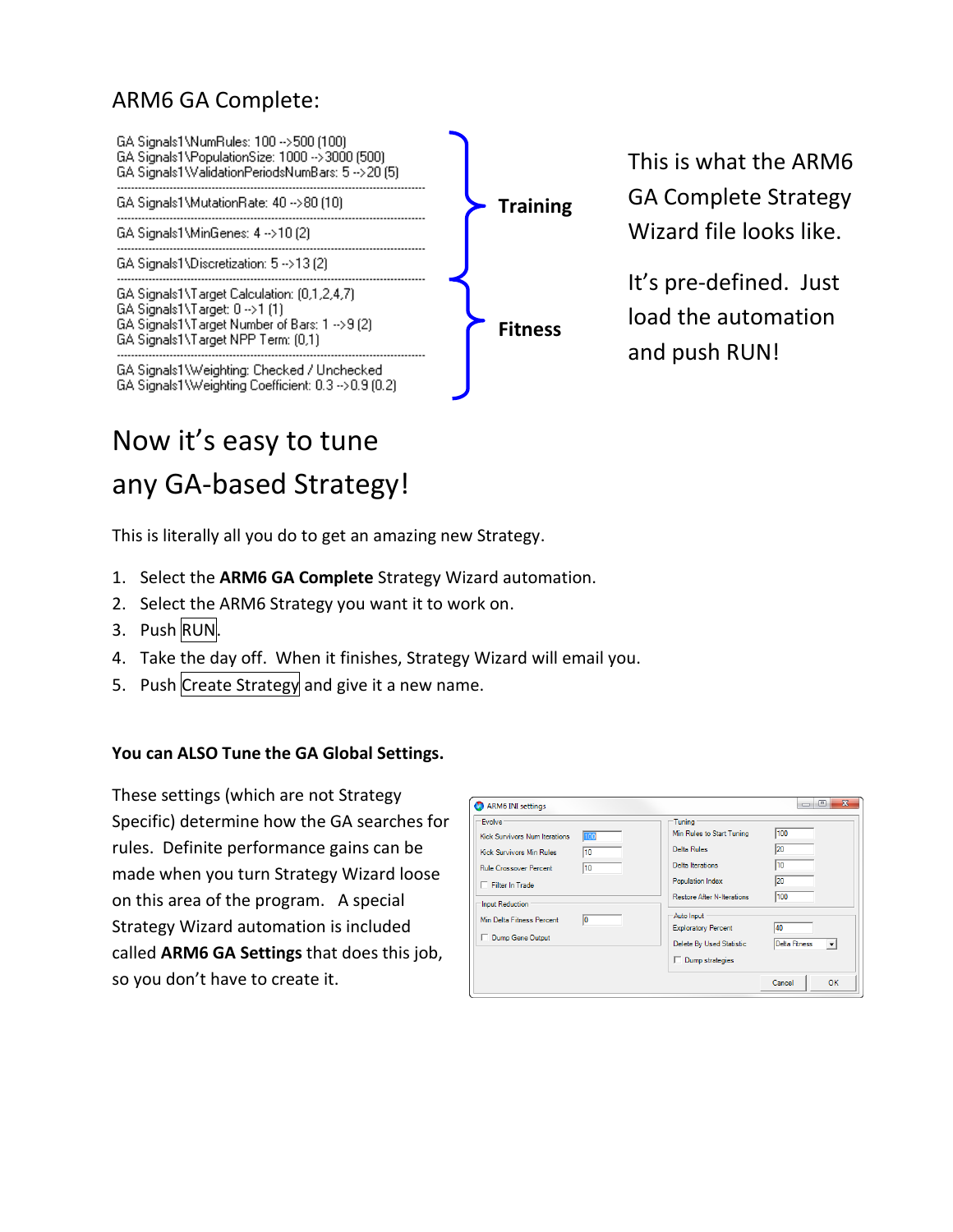### **Save Time with Batch Search!**

To exercise all parameters in the GA that can affect each other, the only option we had in Strategy Wizard 4 was **Fast Search**. This method uses a genetic algorithm to try different combinations. But since the search space has *millions* of potential combinations, you would have to let it run for weeks to get meaningful results.

The **Sequential Search** method only changes one Parameter at a time, and does not test for interactions between parameters, which is important when trying to find the best combination of dependent parameters, like "N-Bar Exit" and "Number of Bars." Changing one and then changing the other (which is what happens in Sequential) is not the most robust way to do it.

The new **Batch Search** is a combination of Exhaustive and Sequential. The reason it's so powerful is you can establish "batches" within the run so parameters that affect each other can be tried together. In the comparison below, Parameters that affect each other are grouped together into Batches, which are run Sequentially. This gives almost the same benefit as an Exhaustive Strategy Wizard run, but it's only 246 iterations vs. 192 MILLION.

#### **Strategy Wizard 4** - **"Exhaustive" Strategy Wizard 5 – "Batch"**

GA Signals1\NumRules: 100 -->500 (100) GA Signals1\PopulationSize: 1000 -->3000 (500) GA Signals1 WalidationPeriodsNumBars: 5 --> 20 (5) GA Signals1\MutationRate: 40 -->80 (10) GA Signals1\MinGenes: 4 -->10 (2) GA Signals1\Discretization: 5 -->13 (2) GA Signals1\Target Calculation: (0,1,2,4,7) GA Signals1\Target: 0 -- > 1 (1) GA Signals1\Target Number of Bars: 1 -->9 (2) GA Signals1\Target NPP Term: (0,1) GA Signals1\Weighting: Checked / Unchecked GA Signals1\Weighting Coefficient: 0.3 -> 0.9 (0.2) GA Signals1\FilterAutoAdjust: Checked GA Signals1\FilterDesiredSignals: 50 GA Signals1\FilterPPT: 0 -->3 (1) GA Signals1\FilterMetric: (0,1,2,3,4,9)



#### **192 MILLION** Iterations 290 Iterations

#### Saving Even MORE Time as a result of Auto-Pairing

Thanks to "Auto-Pairing", if you run multiple related parameters Strategy Wizard 5 is smart enough to avoid runs that are essentially "duplicates" Here's how it works: The Fitness Function Target "N Bar Exit" should be paired with "Number of Bars". Strategy Wizard 5 can focus on that "sub-problem" to find the best answer and compare it to other pairs, like pairing "Next Pivot Exit" with "Short, Medium, Long Term Pivots".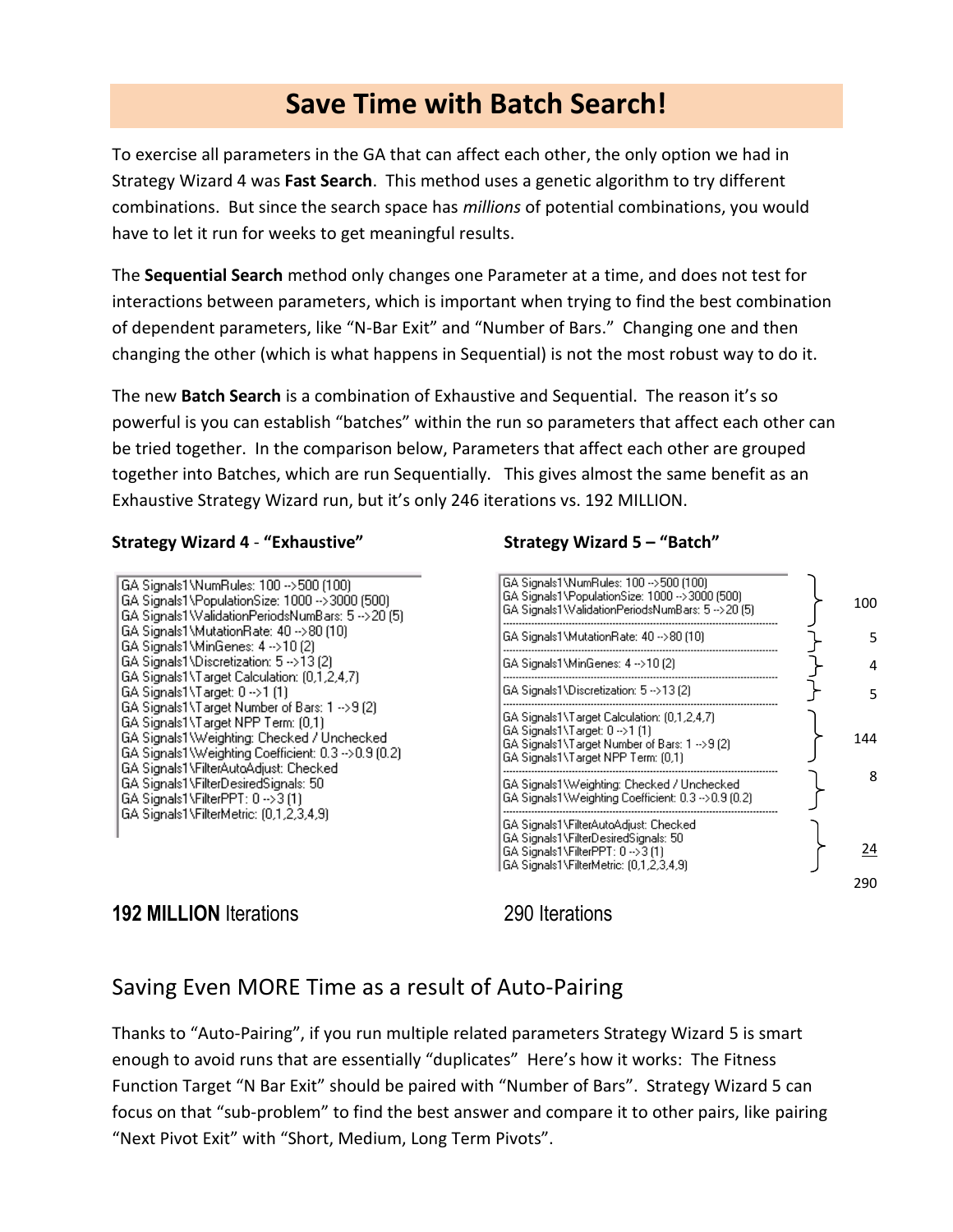| <b>Fitness Function</b><br>Fitness: |                                             | <b>Hit Rate</b>                   | <b>Fitness Function</b><br>Fitness:         | <b>Hit Rate</b>                             |
|-------------------------------------|---------------------------------------------|-----------------------------------|---------------------------------------------|---------------------------------------------|
| Target:                             | These go<br>together                        | <i>N</i> -bars<br>Number of Bars: | These go<br>Target:<br>together             | Next Pivot Point<br>C Short C Medium C Long |
|                                     | Perform Recency Weighting with Coefficient: | 10.5                              | Perform Recency Weighting with Coefficient: | 10.5                                        |
|                                     | Subtract a Penalty Equal to                 | % of Standard Deviation<br>10     | Subtract a Penalty Equal to                 | % of Standard Deviation<br>10               |

The speed advantage comes from avoiding duplicate runs. There is no reason for "Number of Bars" to be altered while varying "Pivot Points" because those parameters have no relationship to each other. Depending on whether "Next Pivot Exit" or "N-Bar Exit" is selected determines which of these should be adjusted.

The new Strategy Wizard 5 will avoid runs that do not matter, thus potentially saving hundreds or even thousands of un-needed runs!

#### **Seeing Which Parameters Don't Matter**

| GA Signals1\NumRules: 100 -->500 (100).<br>GA Signals1\PopulationSize: 1000 -->3000 (500)<br>GA Signals1\ValidationPeriodsNumBars: 5 -->20 (5)                       |
|----------------------------------------------------------------------------------------------------------------------------------------------------------------------|
| GA Signals1\MutationRate: 40 -->80 (10)                                                                                                                              |
| GA Signals1\MinGenes: 4 -->10 (2)                                                                                                                                    |
| GA Signals1\Discretization: 5 -->13 (2)                                                                                                                              |
| GA Signals1\Target Calculation: (0,1,2,4,7)<br>GA Signals1\Target: 0 -->1 (1)<br>GA Signals1\Target Number of Bars: 1 -->9 (2)<br>GA Signals1\Target NPP Term: (0,1) |

| Iteration  Parameters                  | <b>BT NT</b> | BT HR    |
|----------------------------------------|--------------|----------|
| 1 100, 1000, 5                         | 2716         | 61.08248 |
| 119 100, 2500, 5, 70, 6, 9, 7, 0, 1, x | 810          | 66.2963% |
| 117 100, 2500, 5, 70, 6, 9, 2, 0, 1, x | 457          | 68.05252 |
| 118 100, 2500, 5, 70, 6, 9, 4, 0, 1, x | 587          | 66.78024 |
| 70 500, 2500, 15                       | 244          | 73.36066 |
| 51 100, 1000, 15                       | 334          | 73.05389 |
| 79 400, 1000, 20                       | 384          | 76.82292 |
| 47 200, 3000, 10                       | 194          | 76.80412 |
| 77 200, 1000, 20                       | 287          | 75.60976 |
| 84 400, 1500, 20                       | 350          | 77.42857 |
| 30 500, 1000, 10                       | 180          | 78.33334 |
| 22 200 1500 20                         | 2221         | 79.25697 |

#### **Example**

In Iterations 117, 118 and 119, the last parameter (Target Next Pivot Term) does not matter because the prior parameter "N Bars" is being used. Any parameter that doesn't matter in a given run will show as an 'x' for "don't care" as shown in the output on the right. This declutters the results to only show you what actually matters in a given Strategy Wizard Run, while saving time by not trying different values for that parameter.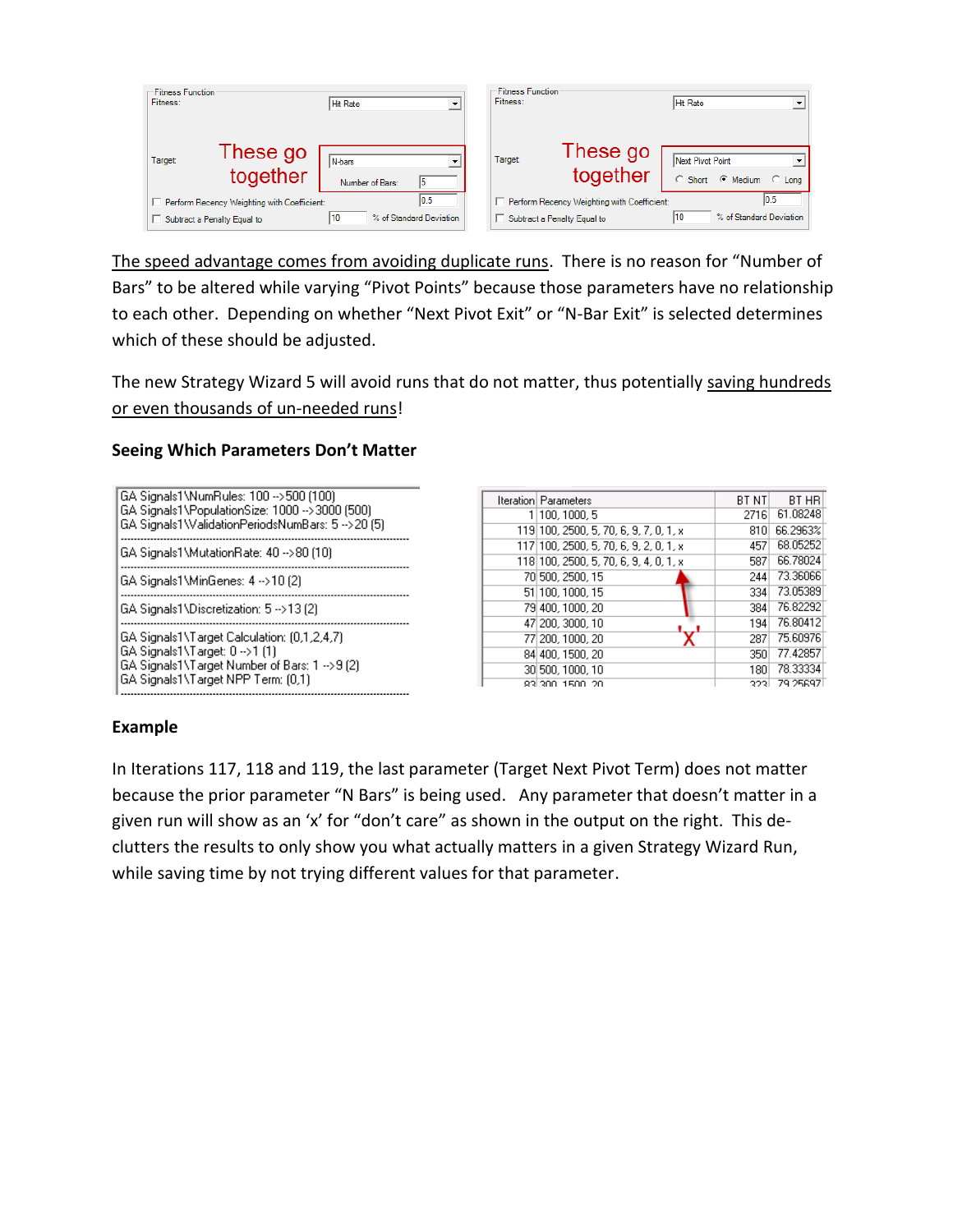## **Seven TIMES the Profits**

I applied Strategy Wizard 5 to a simple GA test case and was able to automatically improve Forward Test accuracy by 9 points and Forward Test Profit per Trade by 700%.

As I mentioned previously, the fact that the tuning process is 100% automatic is significant. Now ANY Club Member can take GA-Based Strategies and pump them through the Strategy Wizard Process to get new more profitable Strategies.

### Not just for Club Members!

The same benefits inure to non-ARM Strategies. The speed improvement offered by the "Batch" Method is significant. I'm not doing ANY Strategy work without using Strategy Wizard 5!



|                |     | Back Test |       |               |           |     | Forward Test |     |       |               |      |     |
|----------------|-----|-----------|-------|---------------|-----------|-----|--------------|-----|-------|---------------|------|-----|
| Strategy       | NT  | PТ        |       | HR% ANP% PPT% |           | ABT | NT           | PТ  |       | HR% ANP% PPT% |      | ABT |
| All Strategies | 849 | 617       | 72.67 | 50.87         | $_{1.80}$ | ь.  | 225          | 118 | 52.44 | 3.85          | 0.53 |     |
| ARM6 SWTrain   | 765 | 553       | 72.29 | 42.30         | 1.66      | ь.  | 196          | 102 | 52.04 | 1.97          | 0.31 |     |
| ARM6 SWTrain2  | 274 | 207       | 75.55 | 21.99         | 2.41      | ь.  | 84           | 52. | 61.90 | 7.08          | 2,27 |     |

Test Run showing that the re-trained Strategy AFTER tuning made 7 TIMES the Profit per Trade in the Forward Test! **And YES – That's 2.27% in 6 bars!**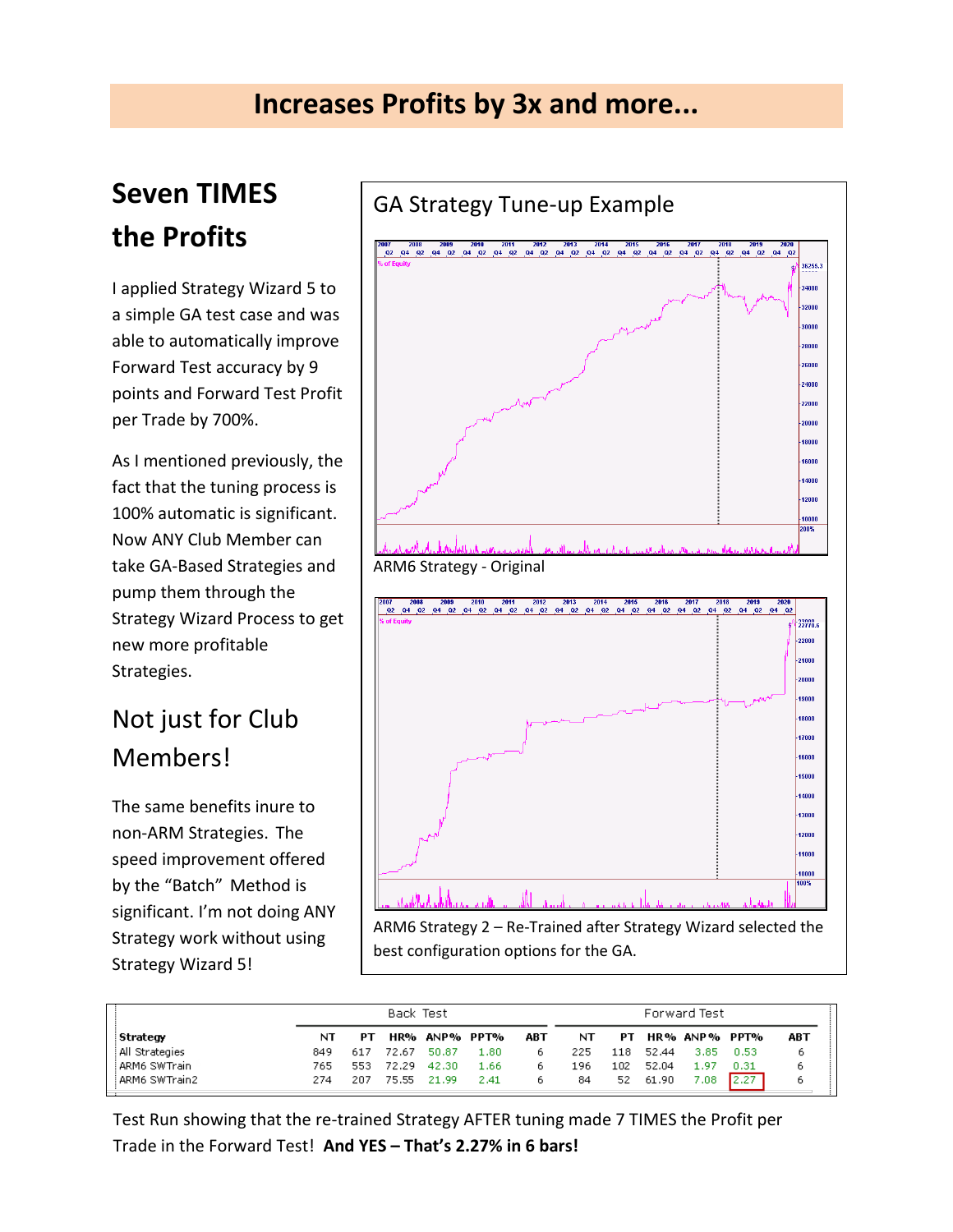### **Additional Enhancements**

### Targeting Forward Test Metrics

The new Strategy Wizard can target Forward Test metrics. This means that you actually end up with the benefit of two time periods – Back Test and Forward Test – not just Back Test. So the outcome of your runs is much more statistically significant.

| <b>Batch Search Settings</b> |                                                        |                          |        | ×  |
|------------------------------|--------------------------------------------------------|--------------------------|--------|----|
| Batch Search Settings        |                                                        | Constraints              |        |    |
| Search Function:             | FT Profit Factor                                       | Min. Number of Trades:   | 10     |    |
| C Fixed Batch Size:          | <b>BT Profit Factor</b><br>۸<br>FT PPT                 | Max. Draw Down (%):      | 30     |    |
| G.<br>Custom Batches:        | FT HR<br>FT ROL                                        | Deviation Function:      | PPT    |    |
|                              | FT ROL/WDD<br> FT Ava Win                              | Max FT/BT Deviation (%): | 30     |    |
|                              | FT Avg Win / Avg L<br>$\checkmark$<br>FT Profit Factor |                          | Cancel | OΚ |

### Email Notifications

Strategy Wizard runs take a while, we added a new option whereby it can email you when a run completes. Also, if for any reason an error occurs in OmniTrader in the middle of a run, you will also be notified if you have this option activated.

| ⊤Output Settings  <br>Open Folder<br>ARM6 SWTrain SWTrain6.txt<br>Output file:<br>$\overline{\vee}$ Auto Name | $\Box$ Append to File                                                                |
|---------------------------------------------------------------------------------------------------------------|--------------------------------------------------------------------------------------|
| New<br>Load<br>Save As                                                                                        | Run<br>Pause<br>$\overline{\triangledown}$ Send an Email Alert when finished<br>Stop |
| Last run: 8/11/2020 9:21:19 PM, ARM6 SWTrain                                                                  | Strategy Permutations: 160                                                           |

### Copy/Paste

Now, you can copy Strategy Wizard parameter definitions inside an SW automation or to another. Just select the parameters, use CTRL-C, and then CTRL-V in the new new place. This means, for those who are doing their own custom experiments with SW, you won't have to create the Parameter Definitions again. Just copy them.

#### Resume Run

Let's say your power dies. Or an error happens in Windows – anything that causes OmniTrader to abort. Strategy Wizard will keep its place as it goes along. All you do is re-load OmniTrader, activate Strategy Wizard and click RESUME.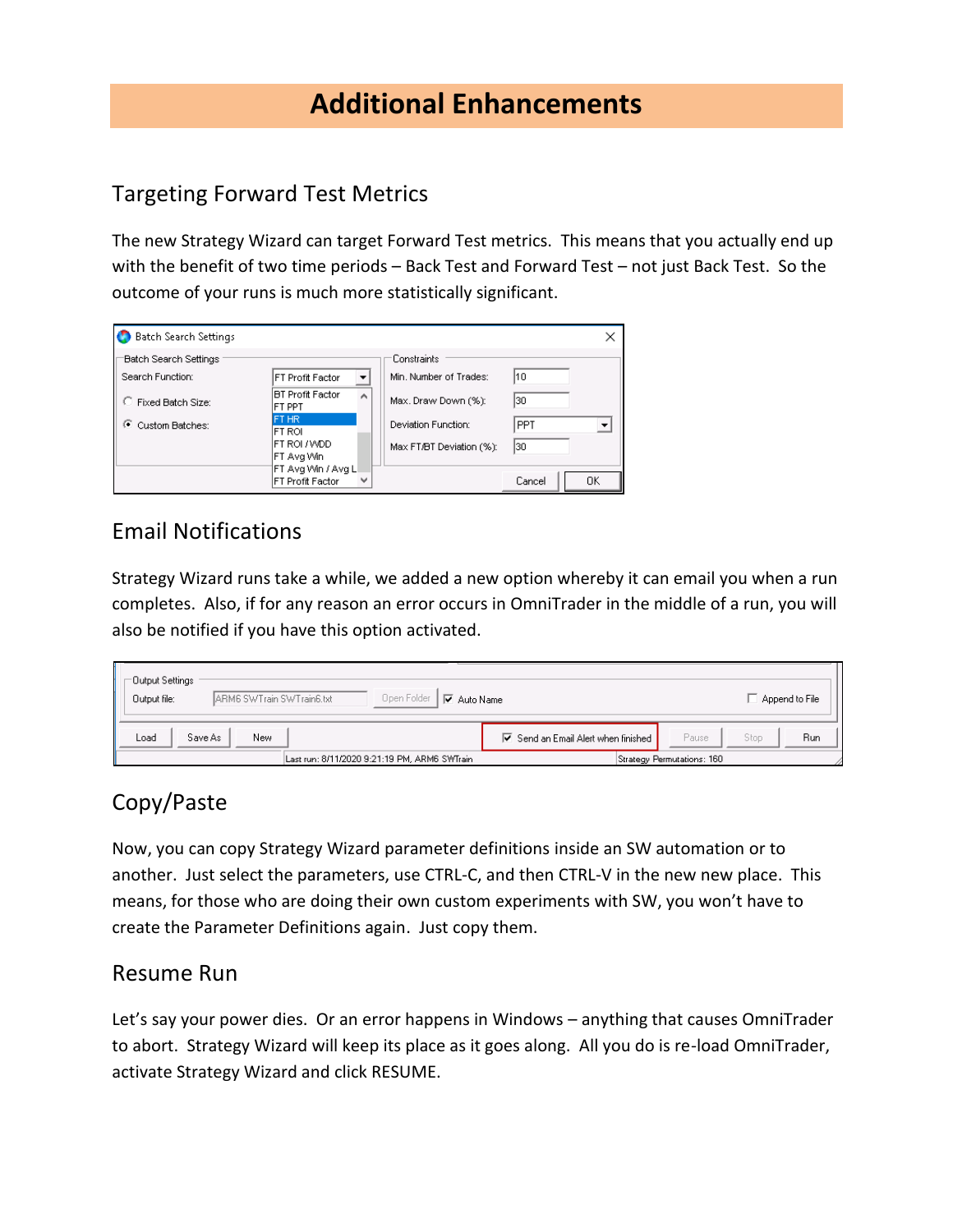## **Strategy Wizard 5 Summary**

I hope you can see the tremendous benefits this software provides for your trading. Not only does it find really great parameters for the GA in general, it enables you to tune individual Strategies so they perform as well as they can.

I'm seeing huge improvements in my Strategies. Now, it's your turn!

*"Worth its weight in Gold"*

#### **Improvement Summary**

- 1) **ALL Parameters** of the ARM6 GA can be tuned by Strategy Wizard 5.
- 2) New BATCH Search Option Dramatically Reduces the Number of iterations.
- 3) Target Forward Test Metrics for Better Training
- 4) Copy/Paste Parameters from one Strategy Wizard file to another
- 5) Parameter Auto-Pairing Dramatically Reduces Runs on those Parameters.
- 6) Non-Paired Parameters (that aren't run) shown as 'x' in the output list.
- 7) Option to "Email Me when complete" (also emails errors if they occur).
- 8) Able to continue a Strategy Wizard run from any interruption.

### Q&A

- 1) **Is SW5 really 100% automatic?** Absolutely. Open the **ARM6 GA Complete** file and run it on your GA-based Strategy. Then tell it to create a new Strategy from the best run.
- 2) **How robust are the Strategies created?** When we run ARM6 GA Complete, we aren't changing parameters inside a Strategy – we are changing the WAY the GA operates. Like, how it divides up the populations, or which Fitness Function it uses. So it is "once removed" from the problem. In other words, Strategy Wizard is determining how to make the ARM6 Genetic Algorithm the best A.I. tool it can be by letting it run many training exercises on HOW to create a new Strategy – not the Strategy itself. It can then run again on the Strategy to generate the best possible Knowledge Base of Trading Rules.
- 3) **What if something happens in the middle of a long run?** We have improved Strategy Wizard so it can recover and resume – no matter what happens in the software or on your computer.